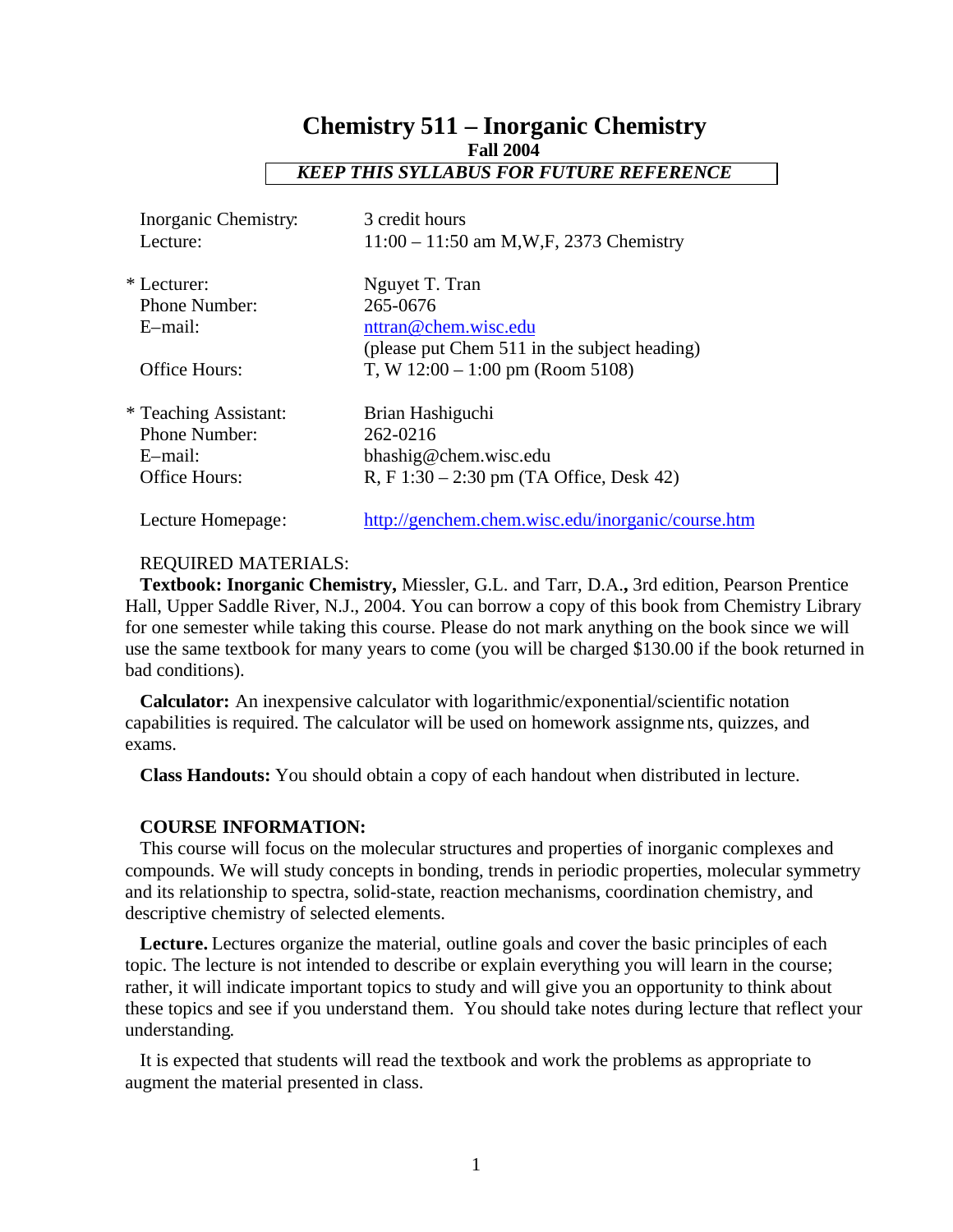**• Fifteen-minute quizzes and problem sets** will be given on alternate Mondays (see Schedule). The quizzes will take no more than 15 minutes and are designed to quickly assess your skill in applying the tools taught in class. Problem sets will be given out on Monday and due the following Monday. No make-up quizzes will be given, the lowest quiz score will be dropped in calculating the final grade.

**Exams**. There will be a 75 minute midterm exam and a two-hour final exam scheduled as in this syllabus. If you have any conflict, please let me know as early as you can. The final exam will focus on material covered in the second segment of the course but you may have to use concepts from past material but no direct questions. The location of each exam will be announced later. The exam schedule is:

| Midterm exam | Monday, Oct. 25 | $5:30 - 7:00$ pm |
|--------------|-----------------|------------------|
| Final exam   | Monday, Dec. 20 | $2:45 - 5:00$ pm |

**Research paper.** You will work in group of four students to study a research topic of your choice, write up a report, and present it in class. Each group will have 15 minutes to present its study to class. The presentation can be done with Microsoft Power Point format. (You will have one session on **Oct. 1** to learn "Library Skills in Chemistry" from Emily Wixson, Educational Resource Librarian). A copy of the articles, and your research paper are due in class on **Nov. 24**. Presentations and discussions will take place from **Dec. 8**. It is important that everyone participate in these discussions. More detail concerning this project will be given to you as the semester proceeds.

#### **RESOURCES**

**Electronic Mail (e-mail)**. Contact me via e-mail if you have questions or comments about the course or the work you are doing. I will respond to all messages, either directly via e-mail or, when appropriate, in the next lecture. E-mail is available at all times of day and night, so you can send messages whenever something comes to mind.

My email address is: **nttran@chem.wisc.edu**, please put Chem 511 in the subject heading.

**Web Site**. Resource material for this lecture is available on the web. The homepage for my lecture includes: information about the course; **the course syllabus; copies of handouts; copies of old quizzes, problem sets and exams; and answer keys for quizzes, problem sets and exams of this class**. The address to access this material is on page 1.

**Study Groups**. You may collaborate with other students on homework assignments. Study groups reflect the teamwork inherent in the way modern science is done. It is important to realize that although you may collaborate with other students on assignments, the work you turn in must be your own. Thus, **you must turn in an individual write**-**up (not a copy of the study group's work) of homework.**

## **Students with Disabilities**

Students with disabilities should contact Dr. Tran as soon as possible at the beginning of the semester to arrange accommodations. This applies to lecture and special accommodations for exams.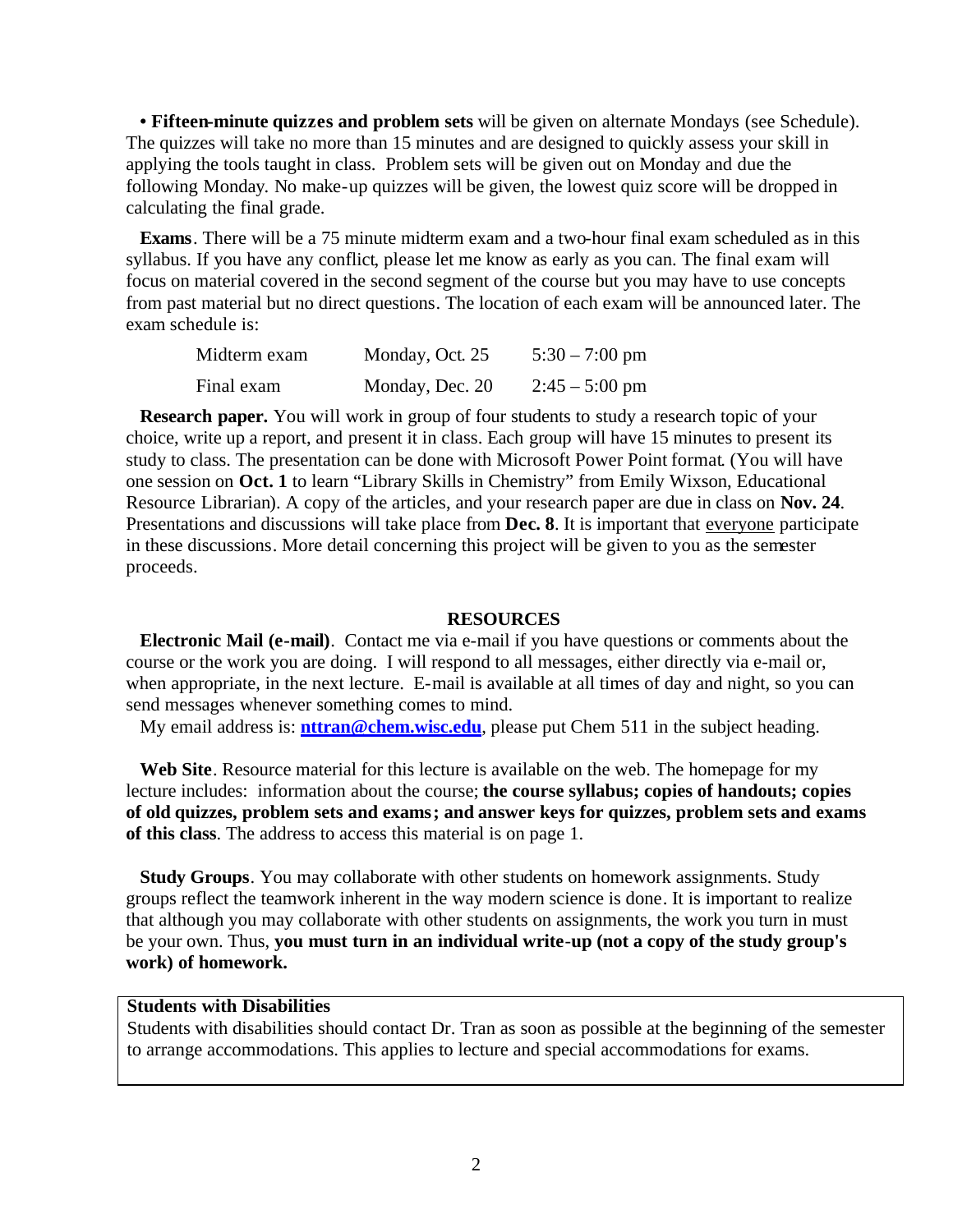# **GRADES**

| Best 5 of 6 quizzes | 5 x 20 | 100 points |
|---------------------|--------|------------|
| Problem sets        | 5 x 20 | 100 points |
| Research paper*     |        | 30 points  |
| 75-minute exam      |        | 100 points |
| Final exam          |        | 170 points |
|                     |        |            |

Maximum score 500 points

\* Research paper will be graded in "low-resolution" fashion: a "30" for an excellent study; a "20" for a good study; a "10" for a fair study; and "0 " for no effort.

Letter grades will be assigned at the end of the semester based on the following scale:

| A  | $450 - 500$ points | $(90\%)$ |
|----|--------------------|----------|
| AB | 435–449 points     | (87%)    |
| B  | 400–433 points     | $(80\%)$ |
| BC | 385-400 points     | (77%)    |
| C  | 325-384 points     | (65%)    |
| D  | 250–324 points     | $(50\%)$ |

Final grades will be based upon an absolute scale. Thus, if you earn a total of 450 points, you are guaranteed an A, no matter how many other students earn that number of points. You are competing against this scale, not against other students, and it is to your benefit to help each other.

**Review Your Grades.** Your grades will be entered electronically in the WebCT and available to you so you can check our records for accuracy. To maintain confidentially, you will be required to enter your ID number.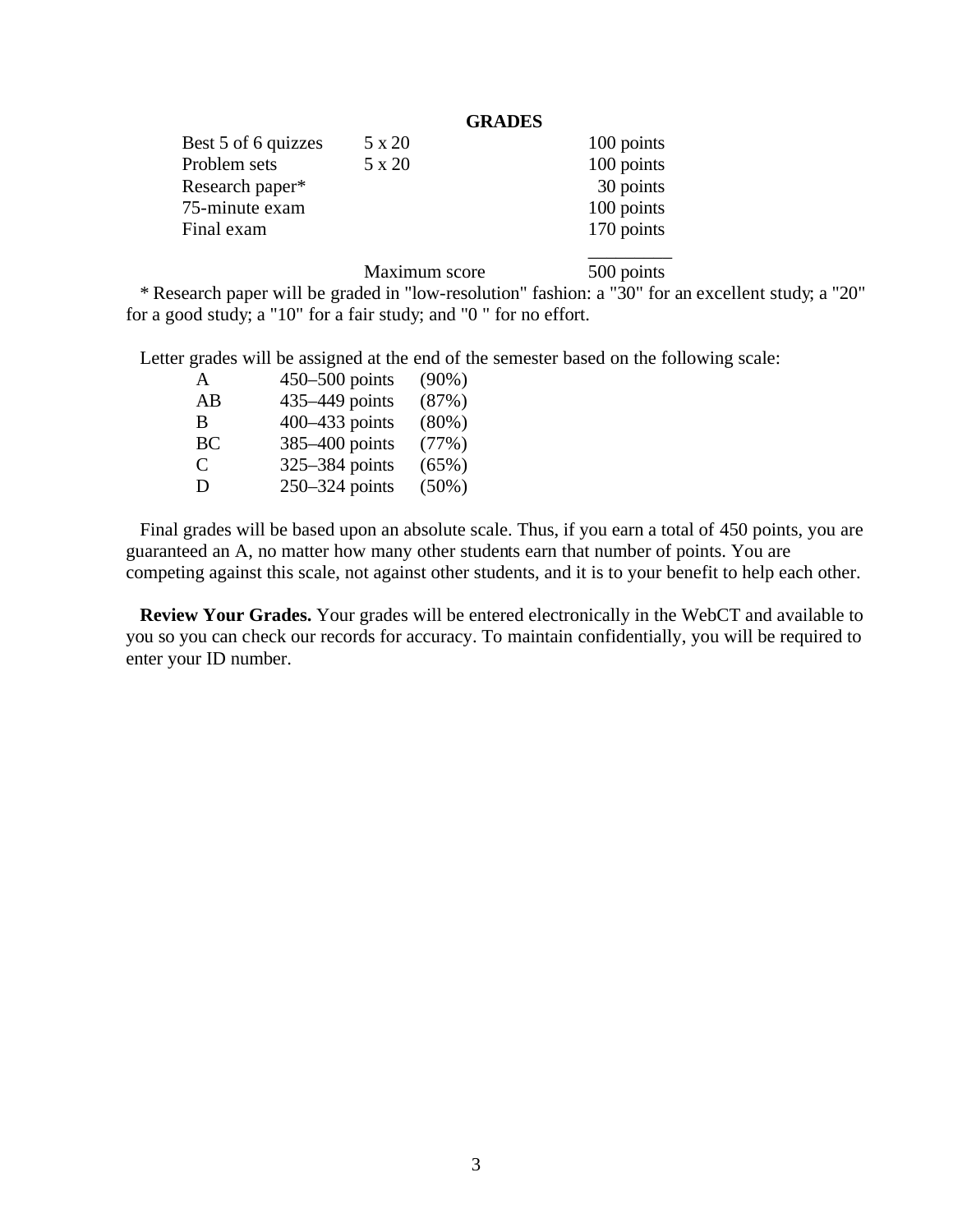# **Tentative Course Outline**

| Date              | Topic                                  | Textbook Reference |              |
|-------------------|----------------------------------------|--------------------|--------------|
| F, Sep 3          | <b>Introduction and Review</b>         | Chapter 1          |              |
| M, Sep 6          | <b>LABOR DAY</b>                       |                    |              |
| W, Sep 8          | <b>Atomic Structure and Properties</b> | Chapter 2          |              |
| $F$ , Sep 10      | <b>Atomic Structure and Properties</b> | Chapter 2          |              |
| $M$ , Sep 13      | <b>Bonding Theory</b>                  | Chapter 3          | Quiz 1       |
| W, Sep 15         | <b>Bonding Theory</b>                  | Chapter 3          |              |
| $F$ , Sep 17      | Symmetry and Group Theory              | Chapter 4          |              |
| $M$ , Sep 20      | Symmetry and Group Theory              | Chapter 4          | $PS 1$ (due) |
| W, Sep 22         | Symmetry and Group Theory              | Chapter 4          |              |
| $F$ , Sep 24      | Symmetry and Group Theory              | Chapter 4          |              |
| M, Sep 27         | Symmetry and Group Theory              | Chapter 4          | Quiz 2       |
| W, Sep 29         | Symmetry and Group Theory              | Chapter 4          |              |
| F, Oct 1          | <b>Library Skills in Chemistry</b>     |                    |              |
| $M$ , Oct 4       | Molecular Orbital Theory               | Chapter 5          | $PS 2$ (due) |
| W, Oct 6          | Molecular Orbital Theory               | Chapter 5          |              |
| F, Oct 8          | Molecular Orbital Theory               | Chapter 5          |              |
| <b>M</b> , Oct 11 | Molecular Orbital Theory               | Chapter 5          | Quiz 3       |
| W, Oct 13         | Molecular Orbital Theory               | Chapter 5          |              |
| F, Oct 15         | Acid/Base Chemistry                    | Chapter 6          |              |
| <b>M</b> , Oct 18 | Acid/Base Chemistry                    | Chapter 6          | $PS 3$ (due) |
| <b>W</b> , Oct 20 | Acid/Base Chemistry                    | Chapter 6          |              |
| F, Oct 22         | Solid State: Structure and Bonding     | Chapter 7          |              |